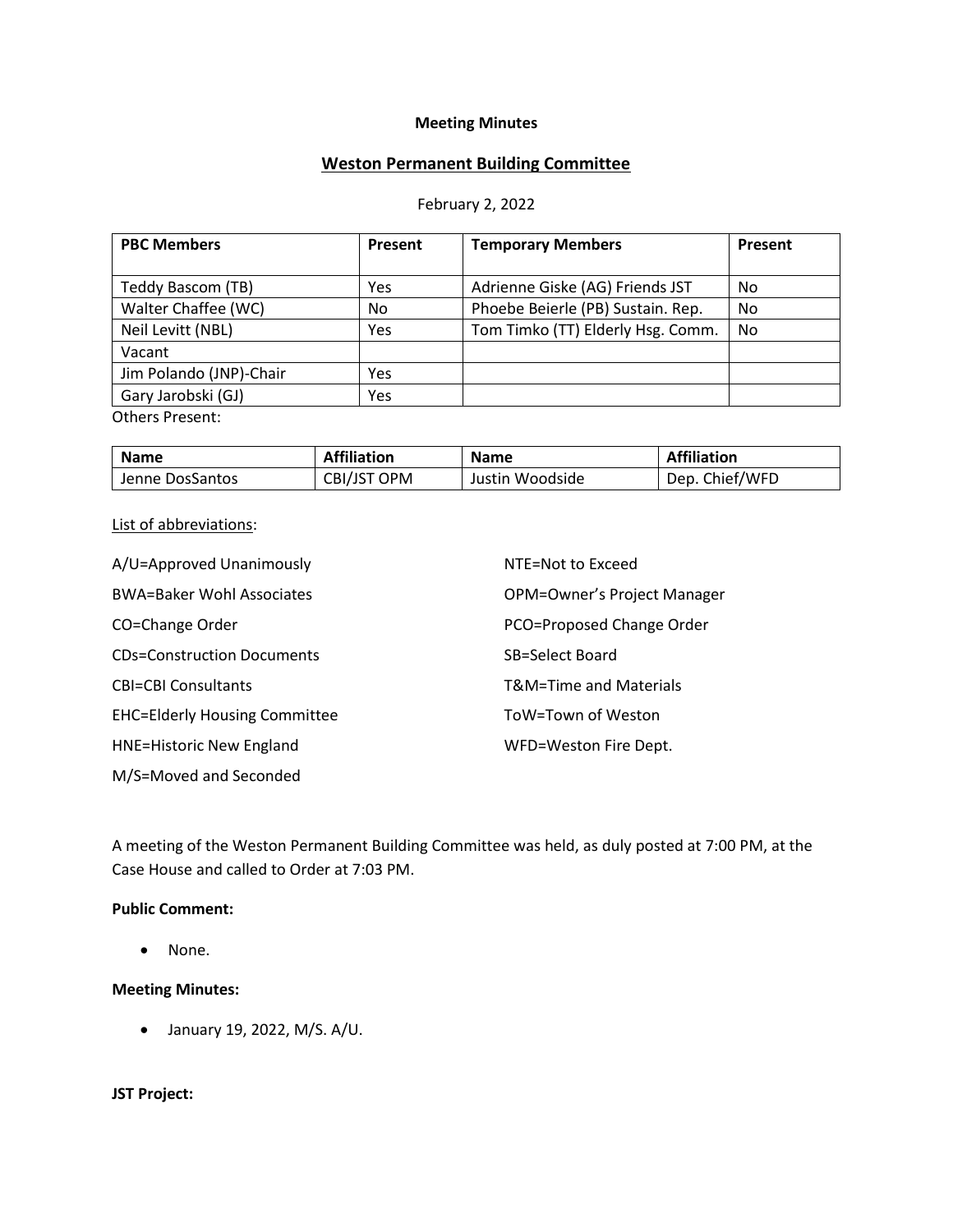- GJ reported that he received a letter dated 1/28/2022 from MOCC requesting Substantial Completion, and it will be granted when an agreement to complete all unfinished items is signed by both parties.
- JDS presented the final list of PCO's and recommended approval, as follows:

| $\circ$ | 80 R7                                                                              | \$17,204.34         | SI #59 R1 Revise Attic FP & SI #77 Extended Side Walls    |  |  |
|---------|------------------------------------------------------------------------------------|---------------------|-----------------------------------------------------------|--|--|
| O       |                                                                                    | 114 R4 \$15,256.55  | SI 73 Siding                                              |  |  |
| O       | 120                                                                                | \$2,130.38          | Connector Footing T&M - left off of PCO 033R2             |  |  |
| $\circ$ | 125                                                                                | \$8,074.16          | SI 107-1 Bluestone Curb Revision                          |  |  |
| O       |                                                                                    | 129R1 \$17,417.59   | Landscape changes                                         |  |  |
| O       | 132                                                                                | \$(8,733.34)        | SI 123 Tree Credit                                        |  |  |
| O       | 133                                                                                | \$13,223.52         | SI 121 Misc. Items                                        |  |  |
| O       | 134                                                                                | \$3,399.66          | Stewartia Replacement                                     |  |  |
| $\circ$ |                                                                                    | 135R1 \$2,398.38    | SI 59R2 Electrical T&M                                    |  |  |
| O       | 136                                                                                | \$7,671.90          | Keying and Hardware Changes                               |  |  |
| O       |                                                                                    | 142R1 \$3,082.35    | Condensate Drains, Relocate AC4                           |  |  |
| $\circ$ |                                                                                    | 143R2 \$7,571.76    | SI 104-2 Replace Windowsill and Trim                      |  |  |
| $\circ$ | 144                                                                                | \$1,813.51          | Ramp Detailing, Light, Paint Track                        |  |  |
| O       |                                                                                    | 145R1 \$2,862.61    | SI 109 Front Patio Changes (T&M) we have 109-3 slip       |  |  |
| O       |                                                                                    | 146R1 \$4,989.38    | SI 112 Termite Damage                                     |  |  |
| $\circ$ |                                                                                    | 147R2 \$7,792.23    | SI 114 Misc. Items                                        |  |  |
| O       |                                                                                    | 151R1 \$7,657.08    | SI 120 Misc. Items                                        |  |  |
| $\circ$ | 152                                                                                | \$9,349.07          | New Boulder Walls Around Chicken Coup and North Side of   |  |  |
|         | Parking Lot                                                                        |                     |                                                           |  |  |
| $\circ$ |                                                                                    | 153R2 \$1,970.18    | SI 130 Bluestone Drip Strip Edging                        |  |  |
| $\circ$ |                                                                                    | 154R2 \$491.89      | SI 100 Copper Pan Flashing at Window E205J                |  |  |
| O       | 155                                                                                | \$1,225.32          | Misc. Punch Items                                         |  |  |
| O       | 156                                                                                | \$6,970.57          | SI127 Additional Heat (Back of House Upcharge for Heater) |  |  |
| O       | 157                                                                                | \$1,326.42          | Pergola Power (Line Power Outlet)                         |  |  |
| O       | 158                                                                                | \$420.04            | Si 107 Electrical Portion                                 |  |  |
| $\circ$ | 159                                                                                | \$3,952.88          | SI 114R2 Reroute Refrigerant Lines                        |  |  |
| O       |                                                                                    | 160R1 \$(13,639.00) | <b>Unit Cost Reconciliation</b>                           |  |  |
| O       | 161                                                                                | \$1,138.95          | <b>Extra Door Locks</b>                                   |  |  |
| $\circ$ | 162                                                                                | \$4912.23           | SI 61 Bioclear Cleanouts                                  |  |  |
| O       | 163                                                                                | \$1,528.30          | SI 131 Interior Storm Windows (3 Additional Units)        |  |  |
| $\circ$ | 164                                                                                | \$444.88            | <b>Relocation of Path Lights</b>                          |  |  |
| $\sim$  | that we will reconnect the project has resolved a Certificate of Ossupancy a major |                     |                                                           |  |  |

- $\circ$  that we will respond the project has received a Certificate of Occupancy, a major milestone.
- o Motion to accept, seconded. A/U.
- JDS presented PCCO #18 in the amount of \$66,162.71 and recommended approval. M/S. A/U.
- JDS presented Pay Requisition #24 in the amount of \$62,854.53and recommended approval. M/S. A/U.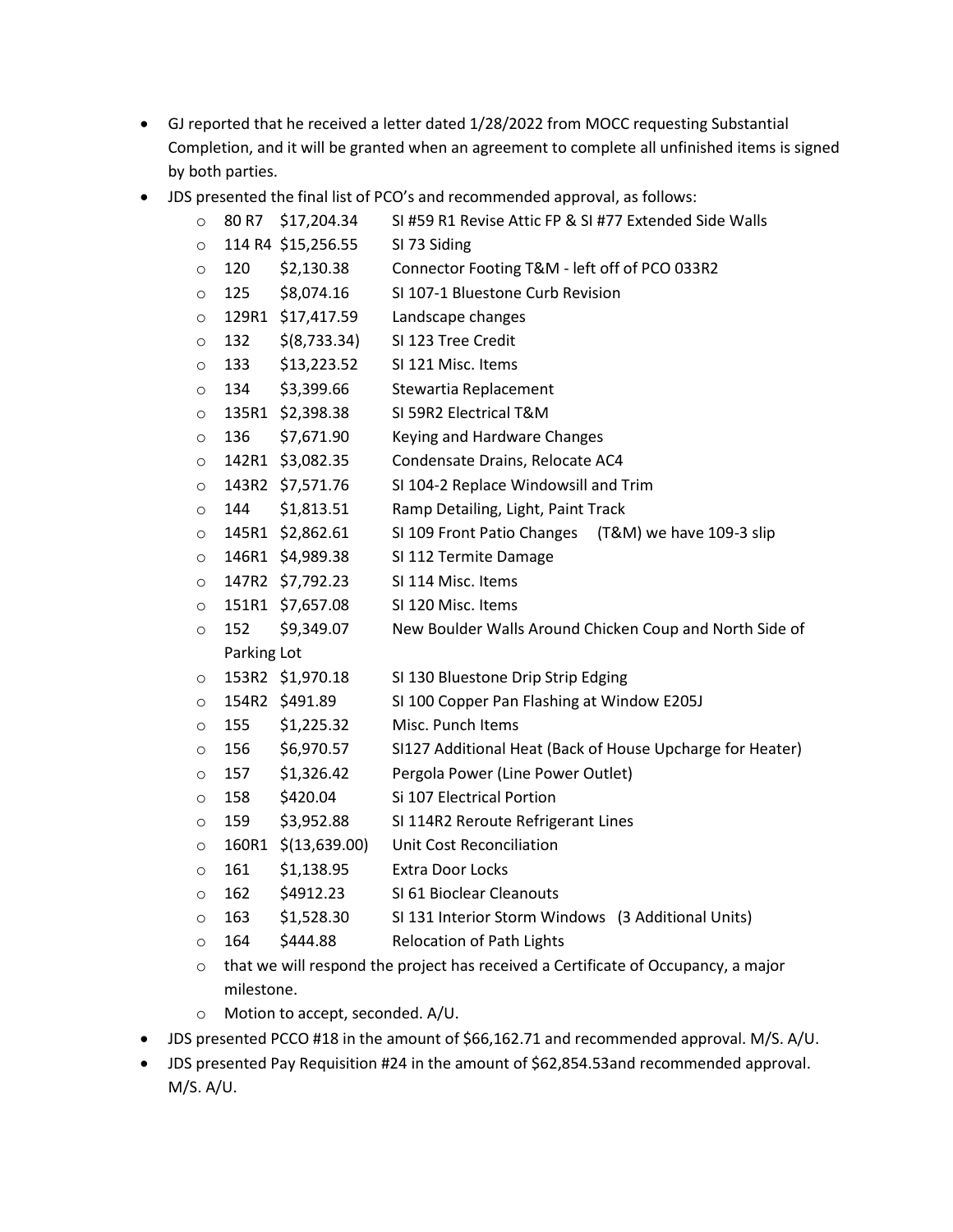#### **Middle School RTU Replacement:**

• GJ reported that the Construction Documents have been completed, and the project will be issued for bidding next week.

# **Brook School Apartments Tenant Storage Project**:

• GJ reported that the Construction Documents will be completed shortly.

## **High School F Wing Roof Replacement**:

- GJ reported that the design team has been given the go-ahead to complete the Construction Documents. The bid documents will be crafted to allow bid amounts to be based either on a Construction Phase to take place in the summer of 2022 or else during the summer of 2023 with bids amounts reflecting separate costs of the two options.
- GJ presented an invoice from P3 in the amount of \$1,500.00 for 60% CD Phase completion and recommended approval. M/S. A/U.

## **Memorial Pool Renovation Project:**

• GJ reported that the design team has scheduled meetings with the Board of Health, Conservation Commission, and with other Town regulatory authorities to begin the approval processes.

#### **Fire Department Needs Analysis Project**:

- Discussion about approach for developing an RFP (Request for Proposal) to solicit interested and qualified firm to undertake a programming study to determine the requirements for the WFD in both the near and longer terms, based on the Collins Center Operation Report, and the WFD needs.
- First step is to develop the draft framework for an RFP and begin the review process by the WFD, PBC, SB and Town Manager. GJ to begin the process and forward to all parties.
- Based on the narrow focus of the project, and the limited number of stakeholders, it was decided that a working group to develop the RFP was unnecessary.

# **High School/Middle School Campus Master Plan Study:**

- Discussion about the project scope and breadth of the study it was agreed that a working group need to be formed to facilitate the development of an RFP.
- GJ to contact the School Superintendent to request working group member list. School Committee will need to assign an individual, or individuals to serve on the working group.
- GJ to begin a list of scope items to be included in the RFP, as a starting point.

# **Annual Report:**